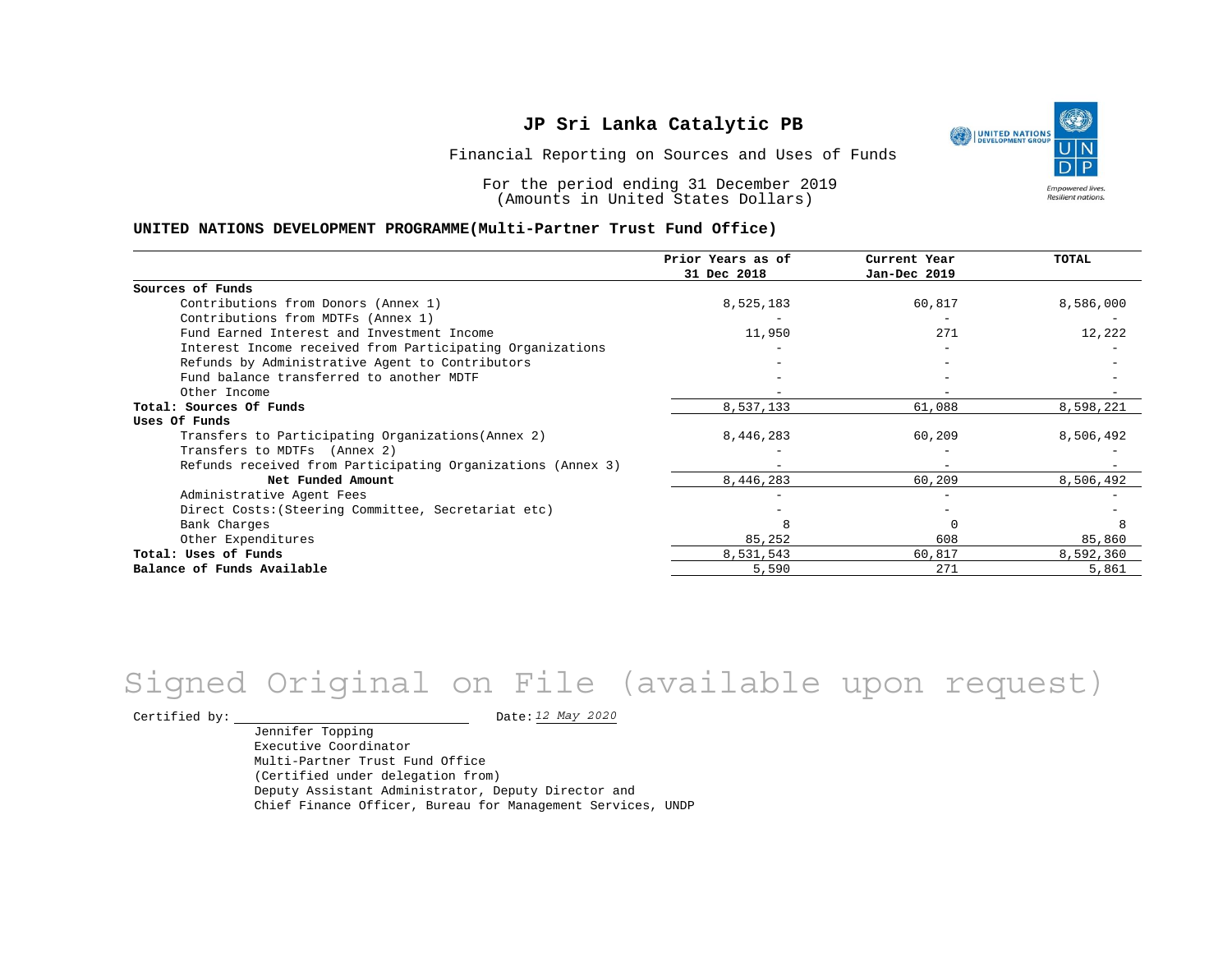

Financial Reporting on Sources and Uses of Funds

For the period ending 31 December 2019 (Amounts in United States Dollars)

#### **UNITED NATIONS DEVELOPMENT PROGRAMME(Multi-Partner Trust Fund Office)**

**Annex - 1: Contributions**

|                      | Prior Years as of | Current Year | TOTAL     |
|----------------------|-------------------|--------------|-----------|
|                      | 31 Dec 2018       | Jan-Dec 2019 |           |
| From Contributors    |                   |              |           |
| EUROPEAN UNION       | 8,525,183         | 60,817       | 8,586,000 |
| Total: Contributions | 8,525,183         | 60,817       | 8,586,000 |

# Signed Original on File (available upon request)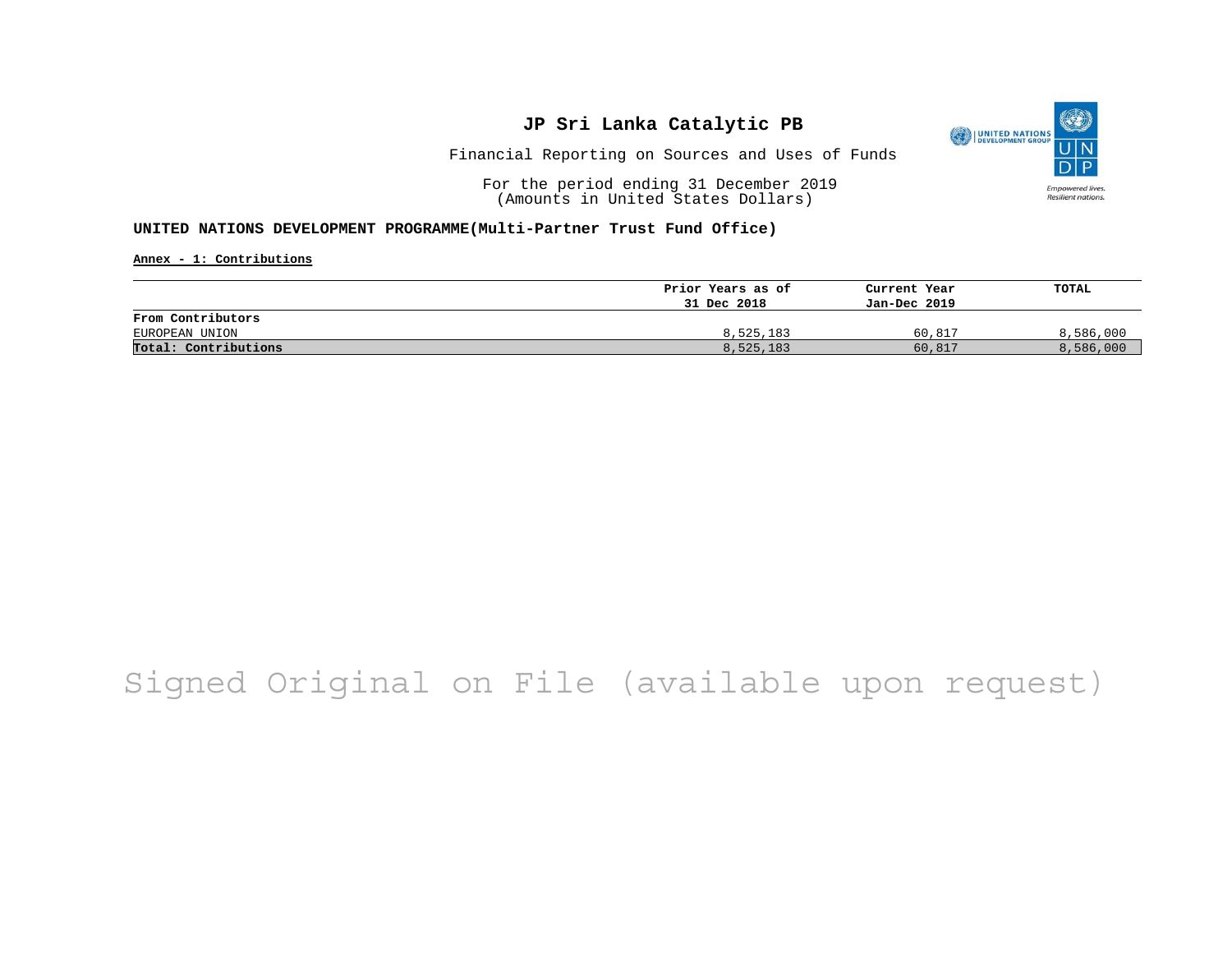

Financial Reporting on Sources and Uses of Funds

For the period ending 31 December 2019 (Amounts in United States Dollars)

#### **UNITED NATIONS DEVELOPMENT PROGRAMME(Multi-Partner Trust Fund Office)**

**Annex - 2: Transfers**

|                                | Prior Years as of | Current Year             | TOTAL     |
|--------------------------------|-------------------|--------------------------|-----------|
|                                | 31 Dec 2018       | Jan-Dec 2019             |           |
| To Participating Organizations |                   |                          |           |
| UNDP                           | 6,350,688         | 60,209                   | 6,410,897 |
| UNHABITAT                      | 421,580           | $\overline{\phantom{m}}$ | 421,580   |
| UNICEF                         | 1,674,015         | $\overline{\phantom{0}}$ | 1,674,015 |
|                                |                   |                          |           |
| Total Transfers                | 8,446,283         | 60,209                   | 8,506,492 |

# Signed Original on File (available upon request)